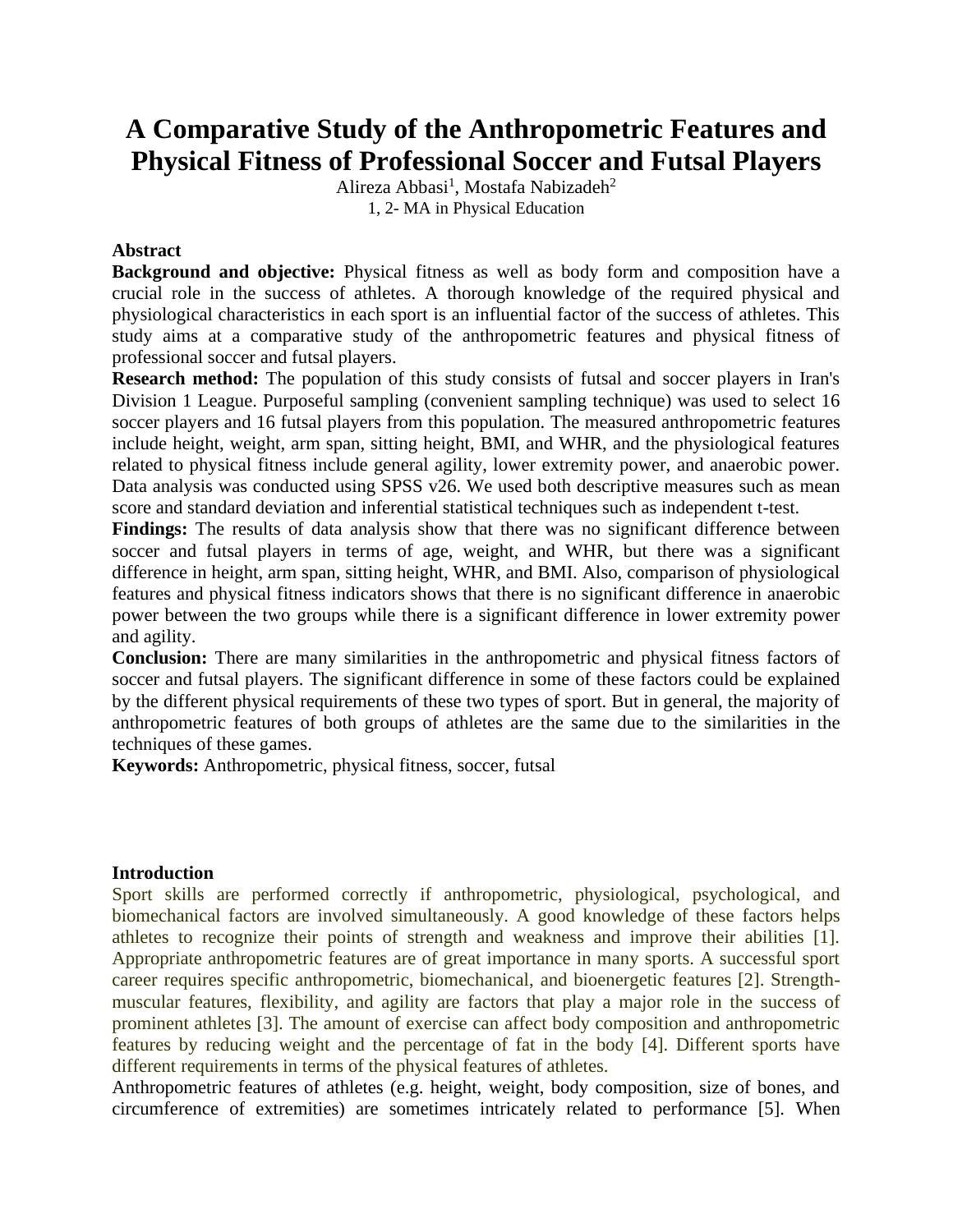selecting young soccer players, their physiological and anthropometric features should be taken into account [6]. The aim of the present study is to investigate the relationship between some anthropometric indicators and physical fitness (physiological) tests of young soccer players.

Recognition of anthropometric and physiological features is important in the performance of athletes in any sport [25]. A knowledge of these features is helpful in comparisons of athletes, identification of weaknesses, and development of effective exercise plans.

Many studies have indicated that successful athletes in different sports have distinguished physiological and anthropometric features. Toriola et al. (1987) showed that lack of an appropriate physique could negatively affect the successful performance of athletes. They maintain that morphological differences between athletes have a strong effect on their performance [7].

Soccer has various physiological requirements. In soccer, balance between these requirements depends on the player's performance, the position in which they play, and the team arrangement. Professional soccer players must fulfill different needs such as aerobic capacity for intensive activity for 90 minutes (up to 120 minutes), ability to accelerate in a short distance, and ability to suddenly reduce acceleration or change direction. In addition, they must frequently produce high anaerobic power for jumping, tackling, and shooting. Soccer is distinguished from many other sports due to its various and complex physiological requirements [8, 9]. Physical and physiological indicators help to determine the position of the player in the team arrangement. Individual values of players also provide the coach with useful findings [9].

Over the last two decades, a vast literature has been produced on the physiology and medicine of soccer. In general, previous studies have investigated the ideal anthropometric and physiological profile of successful soccer players with an emphasis on European and Latin American players [10, 11, 12, 13, 14]. Thus, descriptive information about the physiological and anthropometric features of skillful Asian soccer players, especially Iranian ones, is scarce. Today, it is widely agreed that physiological and anthropometric features as well as the physique of soccer players have a key role in the success or failure of soccer teams in competitions. In addition, factors such as body composition, strength, balance between aerobic and anaerobic power, and physiological abilities are among the most important criteria for the assessment of soccer players which are used by coaches to design and modify exercise programs [15, 16, 17]. The team's physiological profile determines its general and specific readiness and may transform various dimensions of its activity such as exercise methods and the number of competitions [17].

Futsal is a sport which requires high levels of activity. The nature of this sport and the size of the pitch entails a high level of physical fitness on the part of players. Professional futsal players need to do specialized exercises for improving their physical fitness [18]. To achieve their best levels of performance, they must improve their neuromuscular coordination, cardiovascular strength, power, strength, agility, and speed [19]. As achieving these aims requires a relatively long time, coaches try to develop exercise plans that help players to accomplish their objectives in the shortest time possible. Research findings have indicated that a futsal player has very intensive physiological needs in an official match [20]. In 2006, Dogramaci and Watsford concluded that futsal is a high-impact sport in which physical activities alter in an average period of 3 minutes and 28 seconds. They estimated that, a futsal player has high-impact activity in 26 percent of the total time of a match [21].

All athletes need to improve their coordination, resistance, strength, agility, and speed in order to achieve their highest performance [22]. On the one hand, good performance in soccer and futsal requires a certain level of physiological features such as aerobic power, anaerobic power,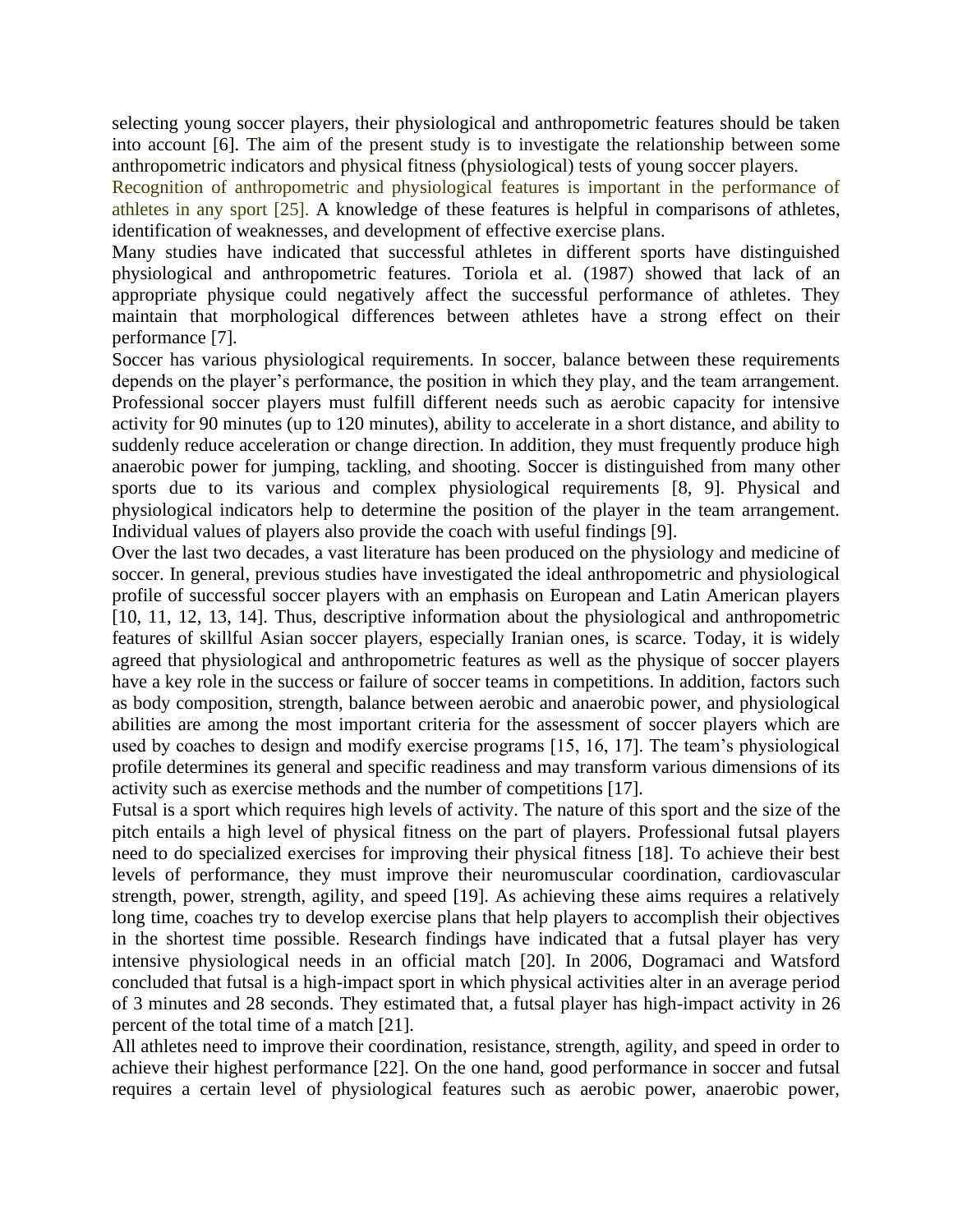sprinting, and agility. On the other hand, anthropometric features such as body composition, weight, percentage of fatty tissue, and muscle mass contributes to performance in high levels [19]. This knowledge can help players to identify their required features and reinforce those features. It can also help coaches in developing appropriate exercise plans. As selection of players is a permanent process ahead of coaches, development of criteria for identifying outstanding players will be of great use. Some of these criteria include skills, physiological and anthropometric features, and body composition. Since skills are more difficult to measure, physiological and anthropometric features as well as body composition are particularly important. Therefore, it is necessary for the coach to have a good knowledge of these features to select more talented soccer and futsal players. Unfortunately, little research has been done into the anthropometric and biomechanical needs of Iranian soccer and futsal players.

Few studies have compared anthropometric features and physical fitness of professional soccer and futsal players. Due to the importance of these features and their role in the selection of players for a team, the present study aims to compare soccer and futsal players in terms of their anthropometric features and physical fitness.

#### **Research method:**

This research is descriptive and has a cross-sectional design. The population of this study consists of futsal and soccer players in Iran's Division 1 League. Purposeful sampling (convenient sampling technique) was used to select 16 soccer players and 16 futsal players from this population. All the participants were informed about the study and voluntarily participated in the study after expressing their consent. Measurement of anthropometric features and body composition were done on one day and physiological as well as physical fitness tests were performed on two consecutive days. The anthropometric and physiological features of all subjects were measured using recommended standard methods. The tests were conducted in a roofed pitch. All measurements were based on the standard methods recommended by McDougall and Wenger [23]. The measurements were performed by a single person and a single instrument. Weight and height were measured using digital scale and tape meter with accuracy of 0.1kg and 0.1cm, respectively. BMI (body mass index) and WHR (waist-to-height ratio) were also measured. Next, ISAC method was used to measure the circumference of body parts (waist, hip, and core) and length of body and extremities (standing height, arm span, and leg length) using an anthropometric meter on the right side of the body [24].

The physical fitness features considered in this study include general agility, lower extremity power, and anaerobic power. Agility was tested by 4\*9 run [25], lower extremity power by Sargent jump [26], and anaerobic power by 45-meter sprint [27].

Data analysis was conducted using SPSS v26. When the normality of data distribution was confirmed by Kolmogorov-Smirnov test, the data were analyzed using descriptive and inferential statistics. We used both descriptive measures such as mean score and standard deviation and inferential statistical techniques such as independent t-test. The level of significance was determined as P≤0.05.

# **Results**

Mean and standard deviation of the anthropometric features and body composition of the participants are listed in Table (1) and their physiological and physical fitness profile is presented in Table (2).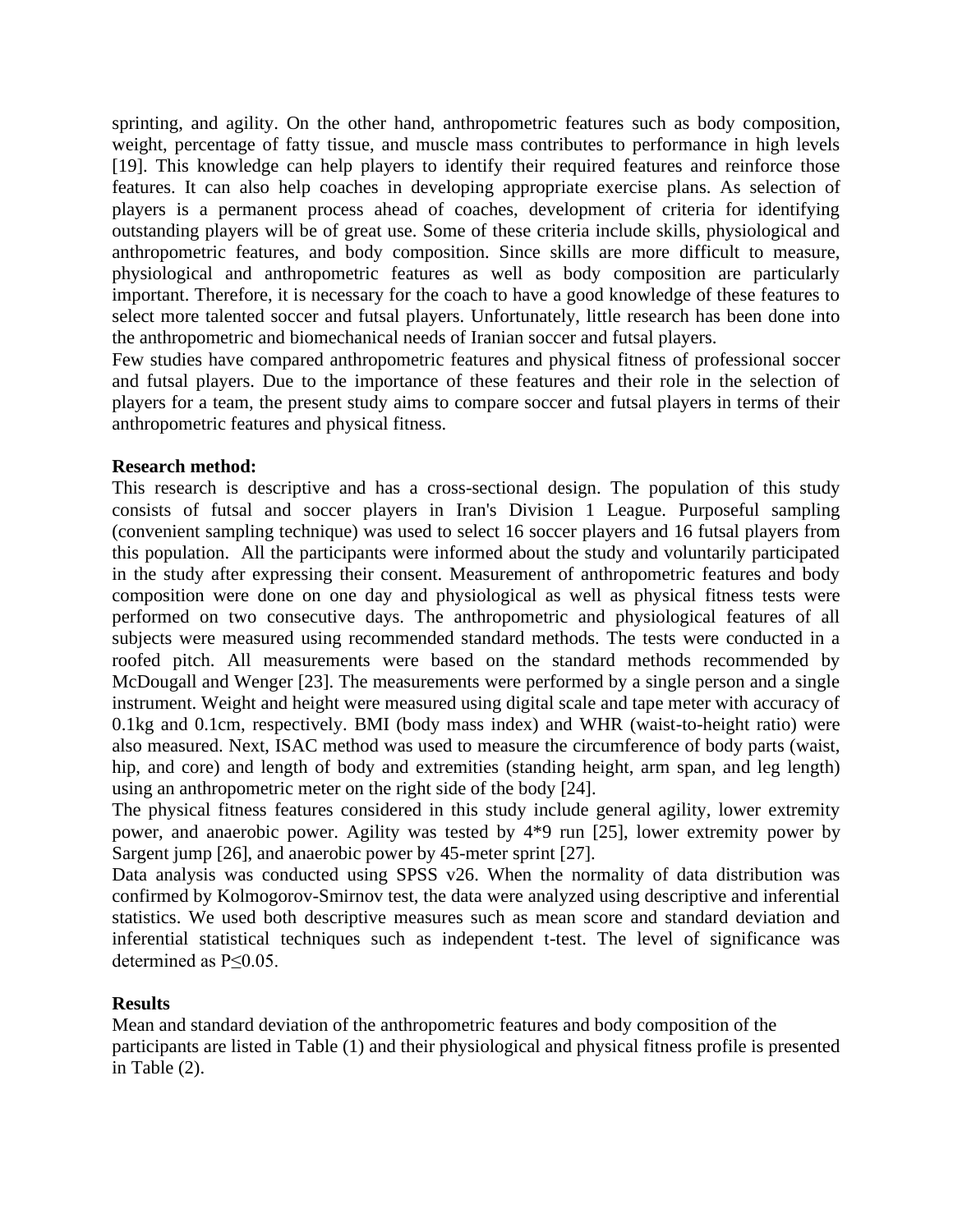| <b>Variables</b>     | <b>Soccer</b><br>group<br>$M\pm SD$ | <b>Futsal group</b><br>$M\pm SD$ | t        | P        |  |
|----------------------|-------------------------------------|----------------------------------|----------|----------|--|
| Age (years)          | $26.78 \pm 2.24$                    | $23.68 \pm 6.89$                 | 1.758    | 0.089    |  |
| Weight (kg)          | $73.31 \pm 4.78$                    | $73.78 \pm 7.49$                 | $-0.253$ | 0.802    |  |
| Height (cm)          | $182.75 \pm$<br>2.81                | $176.00 \pm 3.77$                | 5.730    | $0.000*$ |  |
| Sitting height (cm)  | $89.87 \pm 2.12$                    | $86.68 \pm 3.49$                 | 3.116    | $0.005*$ |  |
| Arm span (cm)        | $181.31 \pm$<br>2.65                | $174.06 \pm 7.65$                | 3.580    | $0.001*$ |  |
| WHR $(cm)$           | $0.693 \pm$<br>0.016                | $0.673 \pm 0.49$                 | 1.579    | 0.126    |  |
| <b>BMI</b> (kg/sq m) | $21.86 \pm 0.93$                    | $23.85 \pm 2.47$                 | $-3.008$ | $0.005*$ |  |

Table 1. Description and comparison of anthropometric features

\* Significant difference in the mean scores of variables (P≤0.05)

Table 2. Description and comparison of physiological and physical fitness features

| <b>Variables</b>                             | <b>Soccer</b><br>group<br>$M\pm SD$ | <b>Futsal group</b><br>$M\pm SD$ |          | D        |
|----------------------------------------------|-------------------------------------|----------------------------------|----------|----------|
| <b>Anaerobic power (45-meter)</b><br>sprint) | $6.93 \pm 0.54$                     | $6.94 \pm 0.46$                  | $-0.035$ | 0.972    |
| Lower extremity power<br>(Sargent jump)      | $60.43 \pm$<br>1.96                 | $57.56 \pm 3.22$                 | 3.046    | $0.005*$ |
| Agility $(4\times9)$                         | $9.37 \pm 0.44$                     | $7.57 \pm 0.39$                  | 12.101   | $0.000*$ |

\* Significant difference in the mean scores of variables (P≤0.05)

Table 1 describes and compares two groups of Iranian soccer and futsal players in terms of anthropometric features including age, weight, height, arm span, sitting height, WHR, and BMI. The results of data analysis using independent t-test show that there was no significant difference between soccer and futsal players in terms of age, weight, and WHR, but there was a significant difference in height, arm span, sitting height, WHR, and BMI ( $P<0.05$ ).

Table 2 describes and compares the two groups in terms of physiological and physical fitness features including anaerobic power, lower extremity power, and agility. The results show that there is no significant difference in anaerobic power between the two groups but the difference in lower extremity power and agility is significant (P<0.05).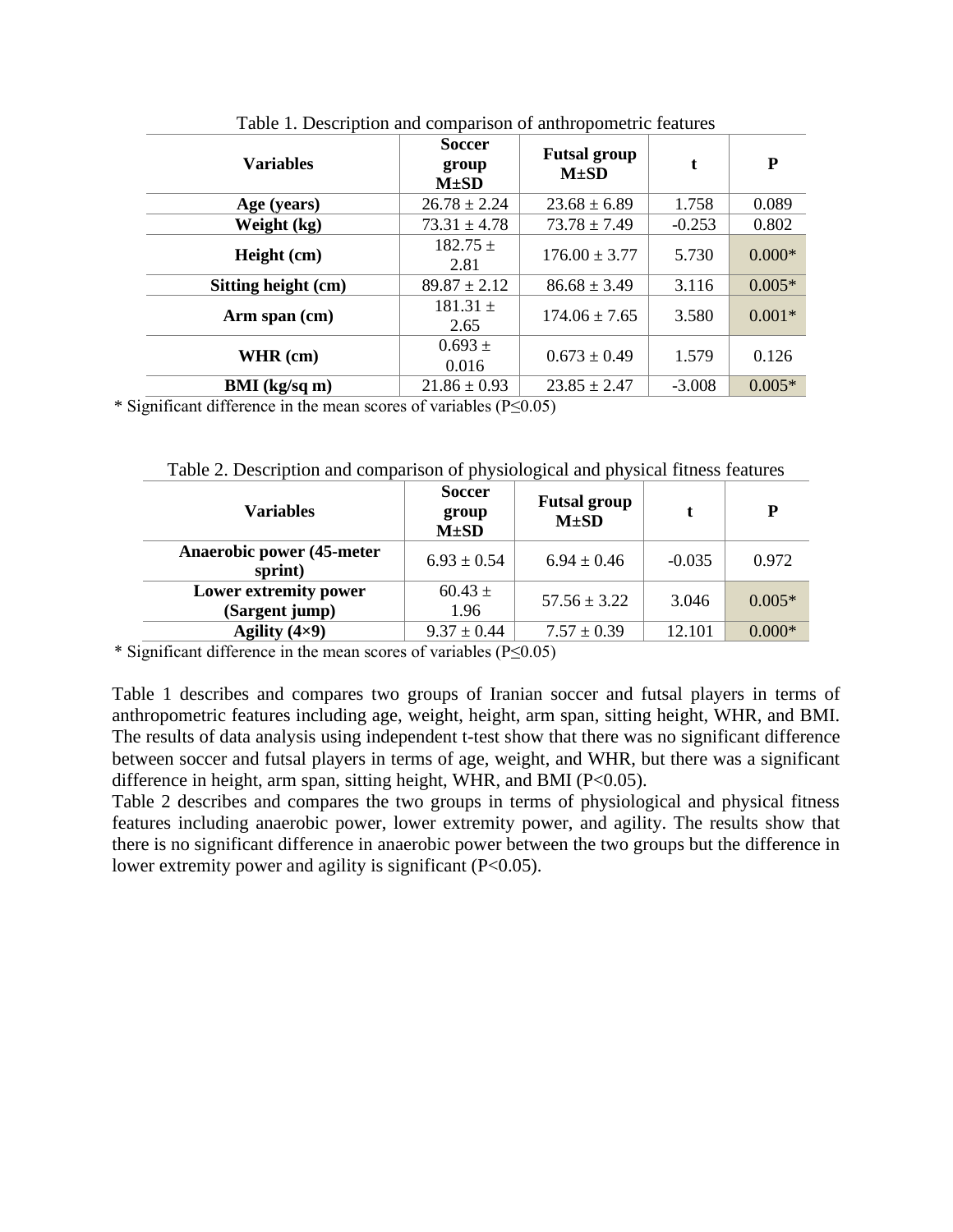

Figure 1. Summary of the results of anthropometric features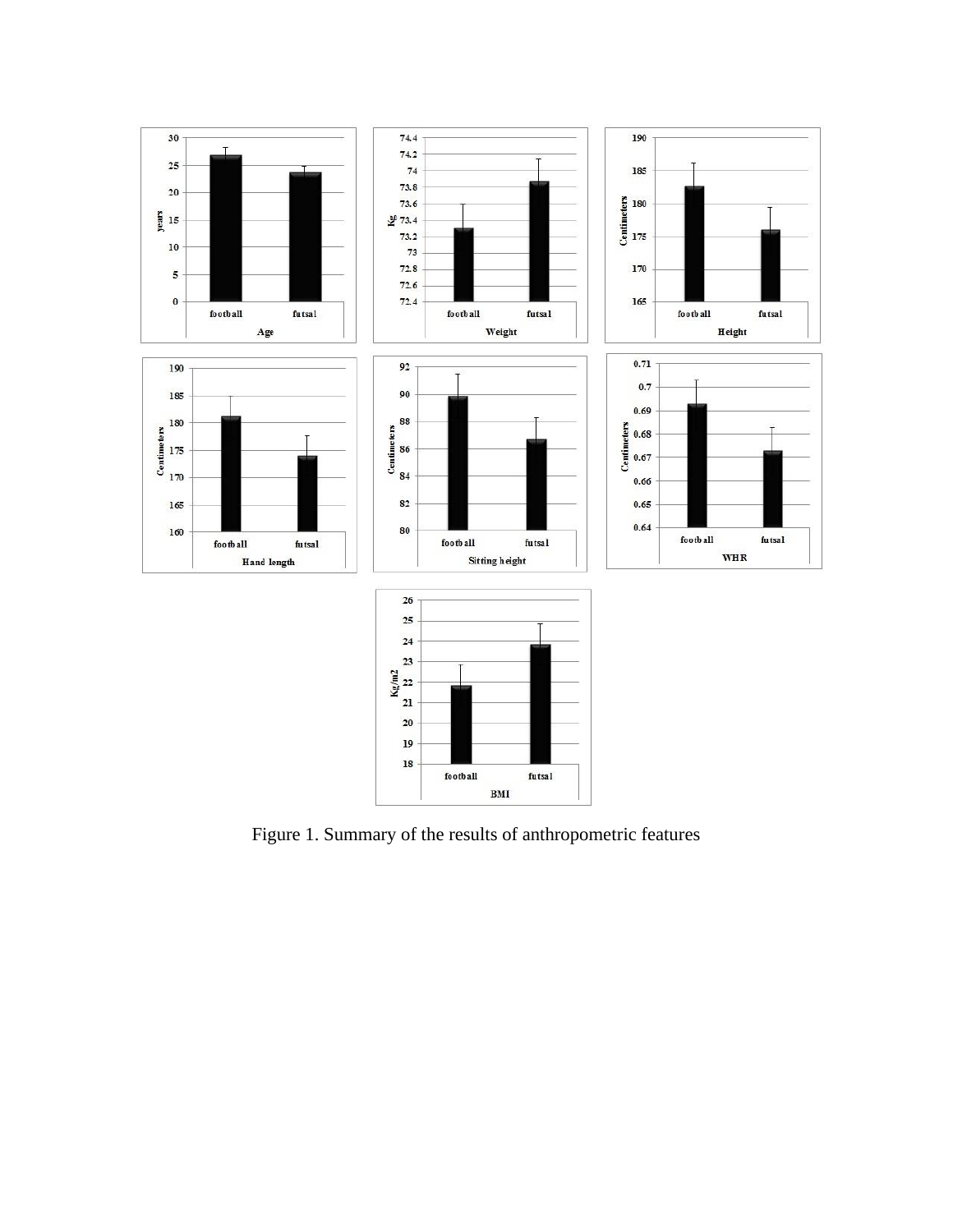

Figure 2. Summary of the results of physiological and physical fitness features

# **Discussion and Conclusion**

This study aimed at a comparative study of the anthropometric features and physical fitness of soccer and futsal players. The results are indicative of differences between the two groups in some of these features. The results of our data analysis show that there is no significant difference between soccer and futsal players in terms of age, weight, and WHR while there is a significant difference in height, arm span, sitting height, WHR, and BMI. Also, our comparison of physical fitness and physiological features indicate that the two groups do not differ in anaerobic power but there is a significant difference in lower extremity power and agility.

The average height of soccer players was 182.75cm and the average height of futsal players was 176cm. The difference is explained by the fact that having a greater height is an advantage for soccer players, which has been confirmed by other studies (29). The futsal players participating in this study had normal heights and weights that conformed to the norms obtained by research studies (30, 31). Although little research has been done about the effect of body composition and anthropometry in futsal, studies of top futsal teams suggest that the majority of futsal players have a normal body size, and average height of 170-180cm, an average weight of 70kg, and a fat percentage of 8-12% [32].

Futsal players move at higher speeds and require lower heights so that their center of gravity would become closer to the ground. In general, higher speeds and agility could be more easily achieved with medium height [28].

The mean sitting height of soccer players was calculated as 89.87 and that of futsal players was 86.68. Of course, it should be mentioned that the ratios of sitting height to standing height in both groups are equal (0.48), which is indicative of the appropriateness of anthropometric features in soccer and futsal players. As indicated in the literature, the ratio of sitting height to standing height in athletes is around 0.5, which has also been proved by our results [33].

The average arm span of soccer players was 181.31cm and that of futsal players was 174.06cm. It is an anthropometric fact that the arm span of normal individuals is almost equal to their height, and the participants of this study are not exceptions. As the average height of soccer players is greater than the average height of futsal players, their average arm span is also greater [33].

The mean BMI of soccer players in our study was  $21/76 \text{ kg/m}^2$  and that of futsal players was 23.85 kg/m<sup>2</sup>. BMI is the result of the division of weight in kilograms by the square of height in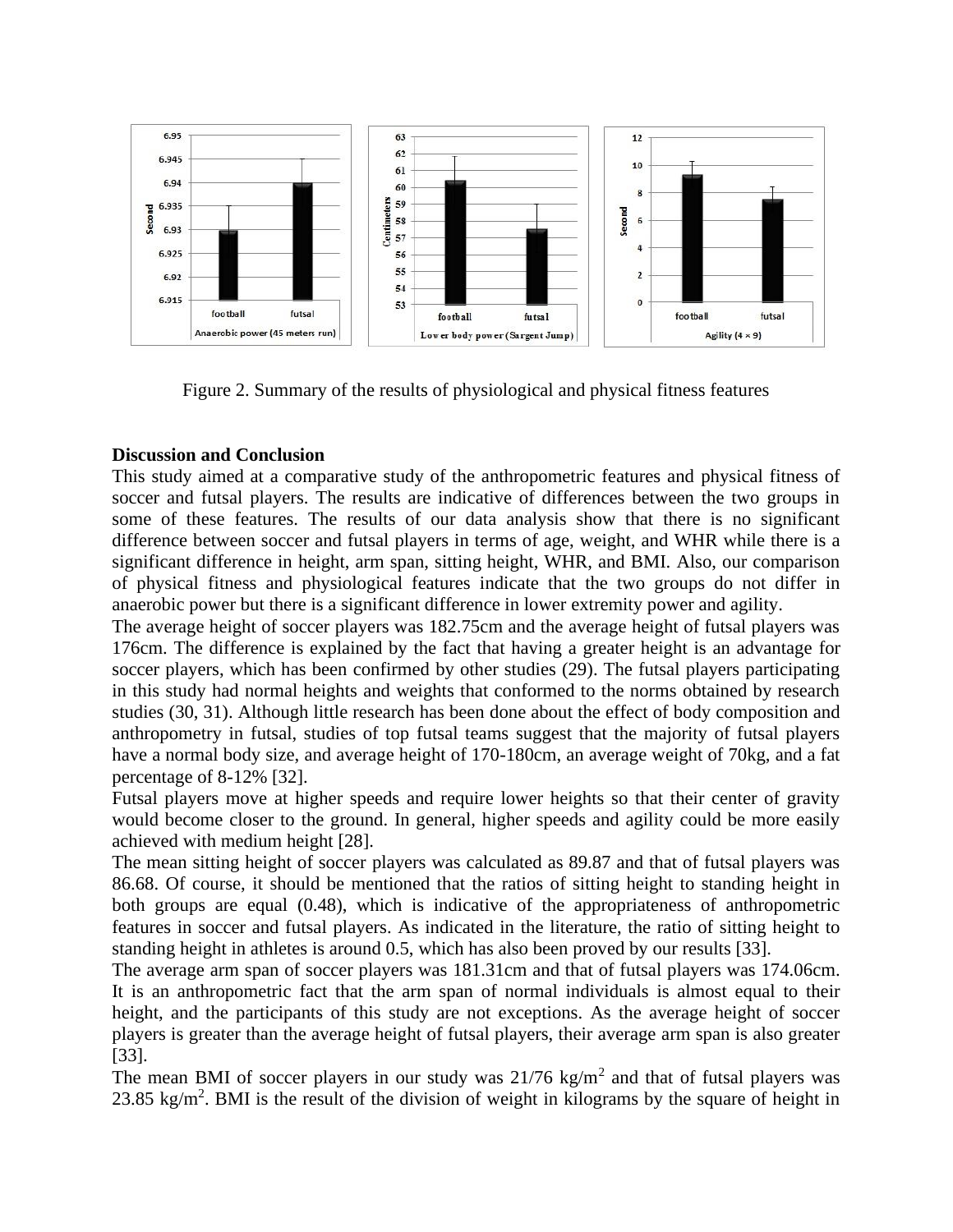meters [33]. The mean weights of both groups were very close but their difference in height led to the difference in the mean BMI.

The vertical jump of soccer players was higher than futsal players. As shown in the table, the mean value of Sargent jump is 60.43cm for soccer players while it is 57.56cm for futsal players. Cuadrado et al. have also confirmed the fact that there is a significant difference in Sargent jump between professional soccer players and futsal players [34]. This difference is explained by the requirements of both types of sport [35]. In soccer, delivering high passes and heads are important ways of scoring goals. This is rarely the case in futsal and. For this reason, soccer players need higher vertical jumps.

The agility of futsal players  $(7.57s)$  in the  $4\times9$  run test was higher than soccer players  $(9.37s)$ [28]. This finding is explained by the nature of futsal where a player needs quick movements with or without ball in a small pitch in contrast to soccer in which the pitch is much larger and the agility of players needs not be as high as in futsal. According to Alvurdu (2013), futsal players must control the ball and move between the defenders at high speeds in order to impose their status and advantage [36]. Therefore, agility is more crucial in futsal than in soccer [37].

Overall, through this study and a review of the literature we found out that there are many similarities between the anthropometric features and physical fitness indicators of soccer and futsal players [38]. The significant difference in some of these factors could be explained by the different physical requirements of these two types of sport. But in general, the majority of anthropometric features of both groups of athletes are the same due to the similarities in the techniques of these games.

Some studies maintain that, in the selection of talented players in soccer and futsal, skill-related and psychological indicators should be taken into account in addition to anthropometric and physiological features [39]. Therefore, it is suggested that, while bearing in mind the importance of technical and tactical aspects as well as the player's obedience to the coach's instructions, soccer and futsal coaches can make use of physical fitness and physiological tests, particularly lower extremity power and agility, along with anthropometric features in the process of selecting players for a team. Also, it is suggested that the identified factors and indicators be studied as a whole in future research. Of course, partial studies such as the present study can be useful for coaches and other individuals who are in charge of selecting players.

# **References**

1. Jafari, A; AghaAliNejad, H, Qarakhanlu, R, Moradi, M R (2006). Describe and determine the relationship between anthropometric and physiological characteristics with the success of taekwondo practitioners. Olympic Journal, Vol.26(1). 69-81

2.Gaini, A A, Mahmoudi, Y; Moradian, S; Fallahi, A A (2010). Relationship between features ۔Physical, physiological and physical composition of elite male taekwondo fighters with their success. Journal of Biological Sciences, Vol. 4, pp. 20-5

3. Rajabi, H, Zarifi, A; Shahin Tab, M (2010). Description of the profile of physical fitness and skills of Iran's elite young and adult basketball players, Olympic Journal, Vol. 1, 49. 82-93

4. Gloc, D., Plewa, M., & Nowak, Z. (2012). The effects of kyokushin karate training on the anthropometry and body composition of advanced female and male practitioners. Journal of combat sports and martial arts, 3, 63-71.

5. Roger, E., Eston, R G., & Reilly, T. (2009). Kinanthropometry and exercise physiology laboratory manual: tests, procedures and data (Vol. 1): Taylor & Francis.

6. Reilly, T., Williams, A. M., Nevill, A., & Franks, A. (2000). A multidisciplinary approach to talent identification in soccer. Journal of sports sciences, 18(9), 695-702.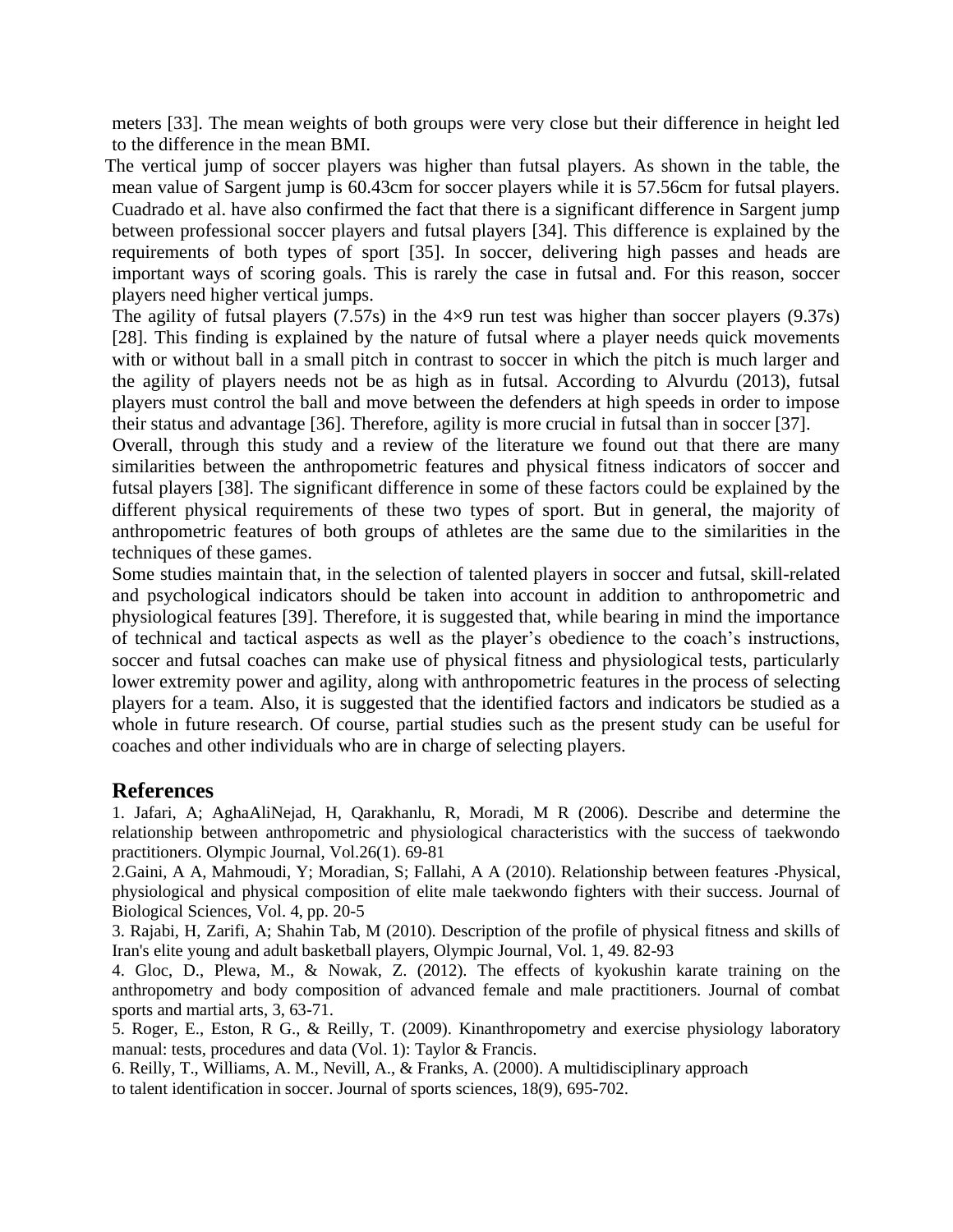7. Toriola, A., Adeniran, S., & Ogunremi, P. (1987). Body composition and anthropometric characteristics of elite male basketball and volleyball players. Journal of sports medicine and physical fitness, 27(2), 235-239.

8. Ekblom, B (2003). Football Medicine, Martin Dunitz. 102-32.

9. Ekblom, B. (1986). "Applied physiology of soccer". Sports Med; 3: (1):50-60.

10. Kirkendall, D.T. (2000). Physiology of soccer. Exercise and sport sciences, edited by Garrett WE, Kirkendall DT. Lippincott Williams & Wilkins, Philadelphia, 875-883.

11. Kollath, E. & K. Quade (1993). Measurment of sprinting speed of professional and amateure soccer players, Reilly T, Clarys J, Stibbe A, edirors. Science and football. London: E& FN Spon, 31-6.

12. Rienzi, E.; B. Drust; T. Reilly et al. (2000). "Investigation of anthropometric and work-rate profiles of elite South American international soccer players". J Sports Med Phys Fitness, Ju; 40 (2): 162-9.

13. Shephard, R.J. (1999). "Biology and medicine of soccer: an update". J Sports Sci, 17: 757-86.

14. Strudwick, T.; & T. Reilly (2001). "Work rate profile of elite premier league football player". The FA Coaches Association Journal, 4(2), 28-29.

15. Reilly, T. (2005). "An ergonomic model of soccer training process". J Sport Sci. 23(6): 561-572.

16. Reilly, T.; J. Bangsbo; & A. Franks (2000). "Anthropometric and physiological Predispositions for elite soccer". J Sport Sci, 18: 669-83, 54

17. Reilly, T.; C. Williams (2003). Science and Soccer, second edition, Rutledge. 148-59

18. Bompa [T.O.](https://www.amazon.com/Tudor-O-Bompa/e/B001H6PNEY/ref=dp_byline_cont_book_1) , Buzzichelli [Carlo](https://www.amazon.com/Carlo-Buzzichelli/e/B00SV3M1SC/ref=dp_byline_cont_book_2) (2018) . Periodization: Theory and Methodology of Training. 89- 102

19. Parnow A. H, Gharakhnlou R. Agha-alinejad H. (2005). Survey on Physiology and Anthropometric of Iranian Elite Futsal Players, Olympic Journal, 2(30), 49-58.

20. Barbero-Alvarez, J. C., Soto, V. M., Barbero-Alvarez, V., & Granda-Vera, J. (2008). Match analysis and heart rate of futsal players during competition.Journal of sports sciences, 26(1), 63-73 .

21. Dog˘ ramaci, SN and Watsford, ML. (2006). A comparison of two different methods for time-motion analysis in team sports. Int J Perf Anal Sport6: 73–83.

22.Agha-alinejad H. (2003). Periodization of Strength Training in Soccer, First Published, Tehran, Harakat Publication, pp: 25-26.

23. Marques MC, van den Tillaar R, Gabbett TJ, Reis VM, Gonzalez-Badillo JJ. (2009). Physical fitness qualities of professional volleyball players: determination of positional differences. Journal of strength and conditioning research. 23(4):1106-11.

24. Stewart A, Marfell-Jones M, Olds T, De Ridder J. (2011). International Standards for Anthropometric Assessment.

25. Melrose DR, Spaniol FJ, Bohling ME, Bonnette RA. (2007). Physiological and performance characteristics of adolescent club volleyball players. Journal of strength and conditioning research. 21(2):481-6.

26. Bosco C, Luhtanen P, Komi PV. (1983). A simple method for measurement of mechanical power in jumping. European journal of applied physiology and occupational physiology.50(2):273-82.

27. Chatterjee P, Banerjee AK, Das P, Debnath P, Chatterjee P. (2008). Validity of 20 meter multi stage shuttle run test for prediction of maximum oxygen uptake in Indian female university students. Kathmandu Univ Med J (KUMJ). 6(2):176-80.

28. Karimi S, Hojjati Z, Shamsi A. (2015).Comparison the Anthropometric and Physical Fitness Characteristics of Rasht City Semiprofessional Soccer and Futsal Players. European Journal of Physical Education and Sport, Vol.(9), Is. 3

29. Makaje, N., Ruangthai, R., Arkarapanthu, A., & Yoopat, P. (2012). Physiological demands and activity profiles during futsal match play according to competitive level. J. Sports Med Phys Fitness, 52(4), 366-374.

30. Christopher J G. (2003). Physiological Tests for Elite Athletes. Human Kinetics.New Zealand

31. Vanpragh E, Fellamen N, Coudert J. (1990). Gender Difference in the Relationship of Anaerobic Power Output to Body Composition in Children. in Pediatric Exercise Science. Volume 2: Issue 4. Pages: 336–348